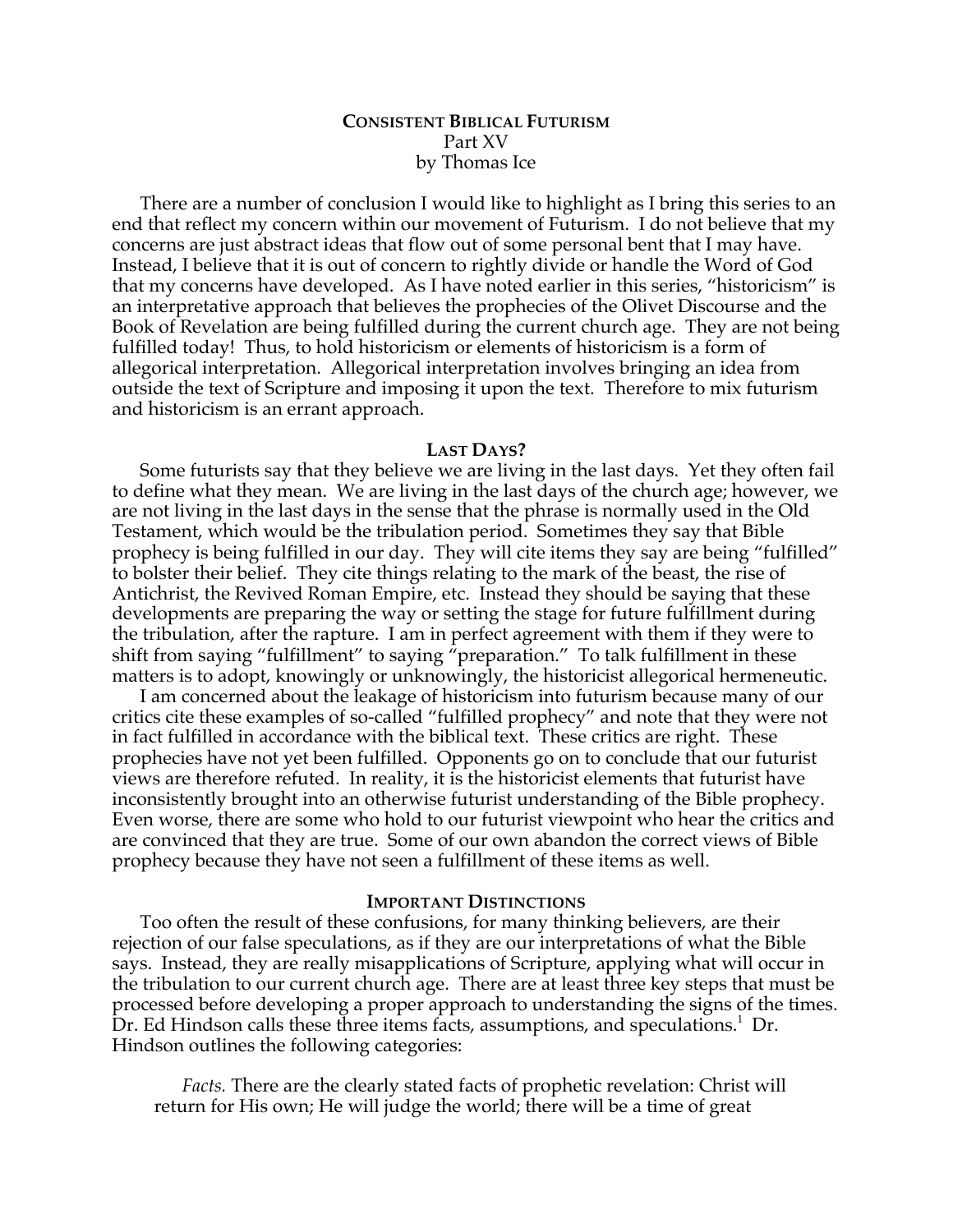trouble on the earth at the end of the age; the final conflict will be won by Christ; and so on. These basic facts are clearly stated in Scripture.

*Assumptions.* Factual prophecy only tells us so much and no more. Beyond that we must make certain assumptions. If these are correct, they will lead to valid conclusions, but if not, they may lead to ridiculous speculations. For example, it is an assumption that Russia will invade Israel in the last days. Whether or not that is factual depends on the legitimacy of one's interpretation of Ezekiel's Magog prophecy (Ezekiel 38—39. . . .

*Speculations.* These are purely calculated guesses based on assumptions. In many cases they have no basis in prophetic fact at all. For example, the Bible says the number of the Antichrist is "666" (Revelation 13:18). We must try to assume what this means. It is an assumption that it is a literal number that will appear on things in the last days. When one prominent evangelist saw the number 666 prefixed on automobile license plates in Israel a few years ago, he speculated the "mark of the Beast" had already arrived in the Holy Land.

The greatest danger of all in trying to interpret biblical prophecy is to assume that our speculations are true and preach them as facts. This has often caused great embarrassment and confusion. For example, when Benito Mussolini rose to power in Rome in the 1920s, many Christians assumed he might be the Antichrist, who would rule the world from the city of seven hills in the last days. Some even speculated that Adolph Hitler, who rose to power later in Germany, was the False Prophet. Others were sure the False Prophet was the pope, who was also in Rome.

The time has come when serious students of biblical prophecy must be clear about what is fact, what is assumption, and what is speculation.<sup>2</sup>

Just because there may be legitimate signs in our day pointing to the return of Christ, does not mean that every thought and speculation being brought forth is legitimate. In fact, there is entirely too much wild speculation that some current event is related to Bible prophecy. For some, virtually every thing that happens is an indication that the Lord's return is near. Wild speculations are all too common today and too often they are inconsistent with the literal interpretation of Scripture. Mixing historicism and futurism is too often an exercise in speculative thought and not sound biblical interpretation.

#### **PROPER SPECULATION**

Thus when we are approaching the study of biblical prophecy and attempting to relate it to events in our own day we must first make sure that we start with a proper interpretation of the biblical text before we can draw conclusions upon which to speculate. These conclusions will be within the consistent futurist framework. It stands to reason that if we have an incorrect interpretation of a passage then the conclusion or assumptions we draw will of necessity be wrong (unless we are illogical and inconsistently stumble onto a right conclusion).

For example, if we are studying what area of the world the antichrist will come from, we must start with a correct interpretation of biblical passages that bear on the subject. Having properly gathered the biblical data, we then draw conclusions, or as Dr. Hindson called it: assumptions. Thus, we might conclude that the antichrist will arise out of the Revived Roman Empire. Since 2 Thessalonians 2:6-9 indicates that he